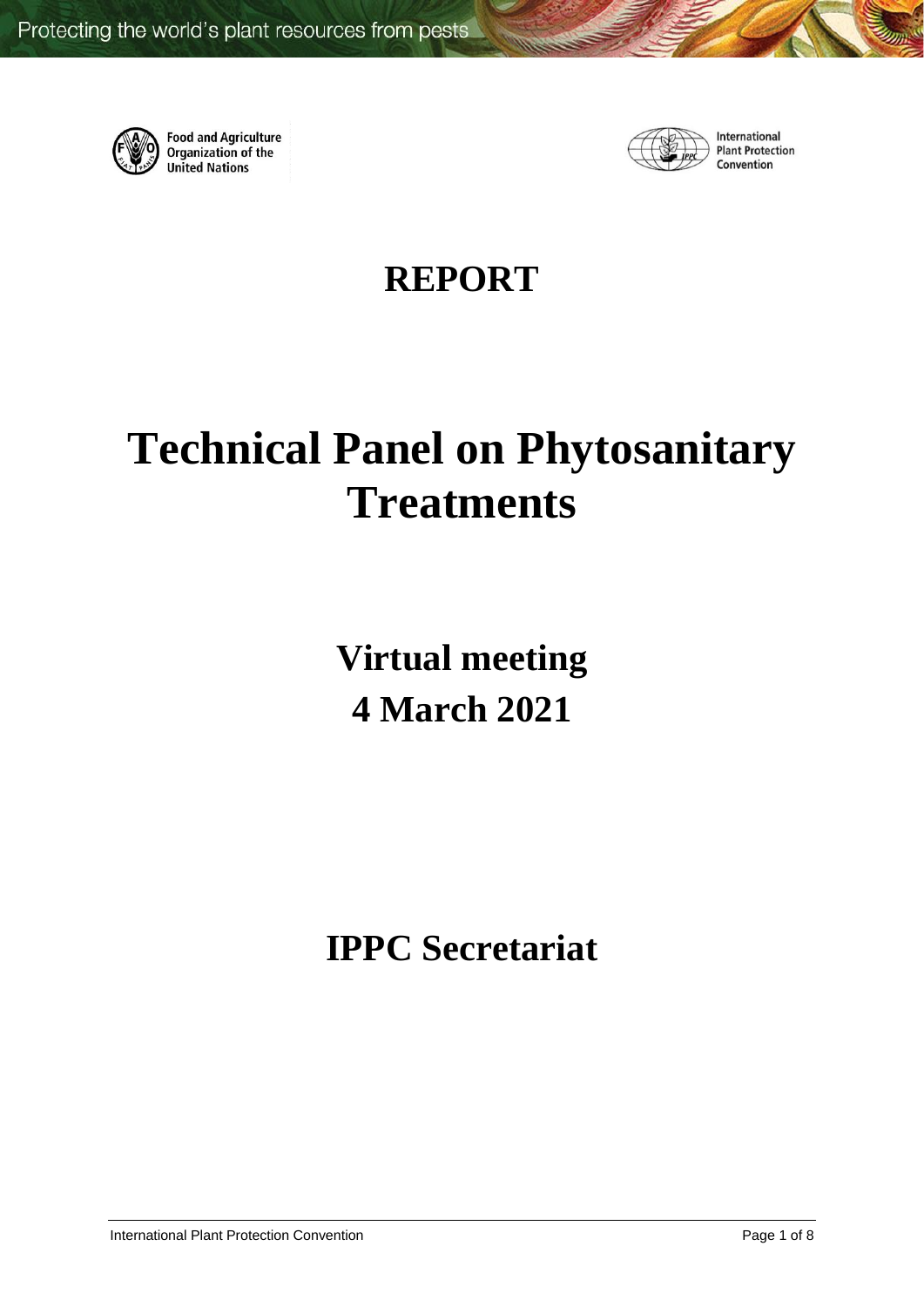FAO. 2020. *Report of the December Virtual Meeting of the Technical panel on Phytosanitary Treatments, 4 December 2021.*  Published by FAO on behalf of the Secretariat of the International Plant Protection Convention (IPPC). 8 pages. Licence: CC BY-NC-SA 3.0 IGO.

The designations employed and the presentation of material in this information product do not imply the expression of any opinion whatsoever on the part of the Food and Agriculture Organization of the United Nations (FAO) concerning the legal or development status of any country, territory, city or area or of its authorities, or concerning the delimitation of its frontiers or boundaries. The mention of specific companies or products of manufacturers, whether or not these have been patented, does not imply that these have been endorsed or recommended by FAO in preference to others of a similar nature that are not mentioned.

The views expressed in this information product are those of the author(s) and do not necessarily reflect the views or policies of FAO.



Some rights reserved. This work is made available under the Creative Commons Attribution-NonCommercial-ShareAlike 3.0 IGO licence (CC BY-NC-SA 3.0 IGO[; https://creativecommons.org/licenses/by-nc-sa/3.0/igo/legalcode\)](https://creativecommons.org/licenses/by-nc-sa/3.0/igo/legalcode).

Under the terms of this licence, this work may be copied, redistributed and adapted for non-commercial purposes, provided that the work is appropriately cited. In any use of this work, there should be no suggestion that FAO endorses any specific organization, products or services. The use of the FAO logo is not permitted. If the work is adapted, then it must be licensed under the same or equivalent Creative Commons licence. If a translation of this work is created, it must include the following disclaimer along with the required citation: "This translation was not created by the Food and Agriculture Organization of the United Nations (FAO). FAO is not responsible for the content or accuracy of this translation. The original English edition shall be the authoritative edition."

Disputes arising under the licence that cannot be settled amicably will be resolved by mediation and arbitration as described in Article 8 of the licence except as otherwise provided herein. The applicable mediation rules will be the mediation rules of the World Intellectual Property Organization<http://www.wipo.int/amc/en/mediation/rules> and any arbitration will be conducted in accordance with the Arbitration Rules of the United Nations Commission on International Trade Law (UNCITRAL).

**Third-party materials.** Users wishing to reuse material from this work that is attributed to a third party, such as tables, figures or images, are responsible for determining whether permission is needed for that reuse and for obtaining permission from the copyright holder. The risk of claims resulting from infringement of any third-party-owned component in the work rests solely with the user.

Sales, rights and licensing. FAO information products are available on the FAO website [\(www.fao.org/publications\)](http://www.fao.org/publications) and can be purchased through [publications-sales@fao.org.](mailto:publications-sales@fao.org) Requests for commercial use should be submitted via: [www.fao.org/contact](http://www.fao.org/contact-us/licence-request)[us/licence-request.](http://www.fao.org/contact-us/licence-request) Queries regarding rights and licensing should be submitted to: [copyright@fao.org.](mailto:copyright@fao.org)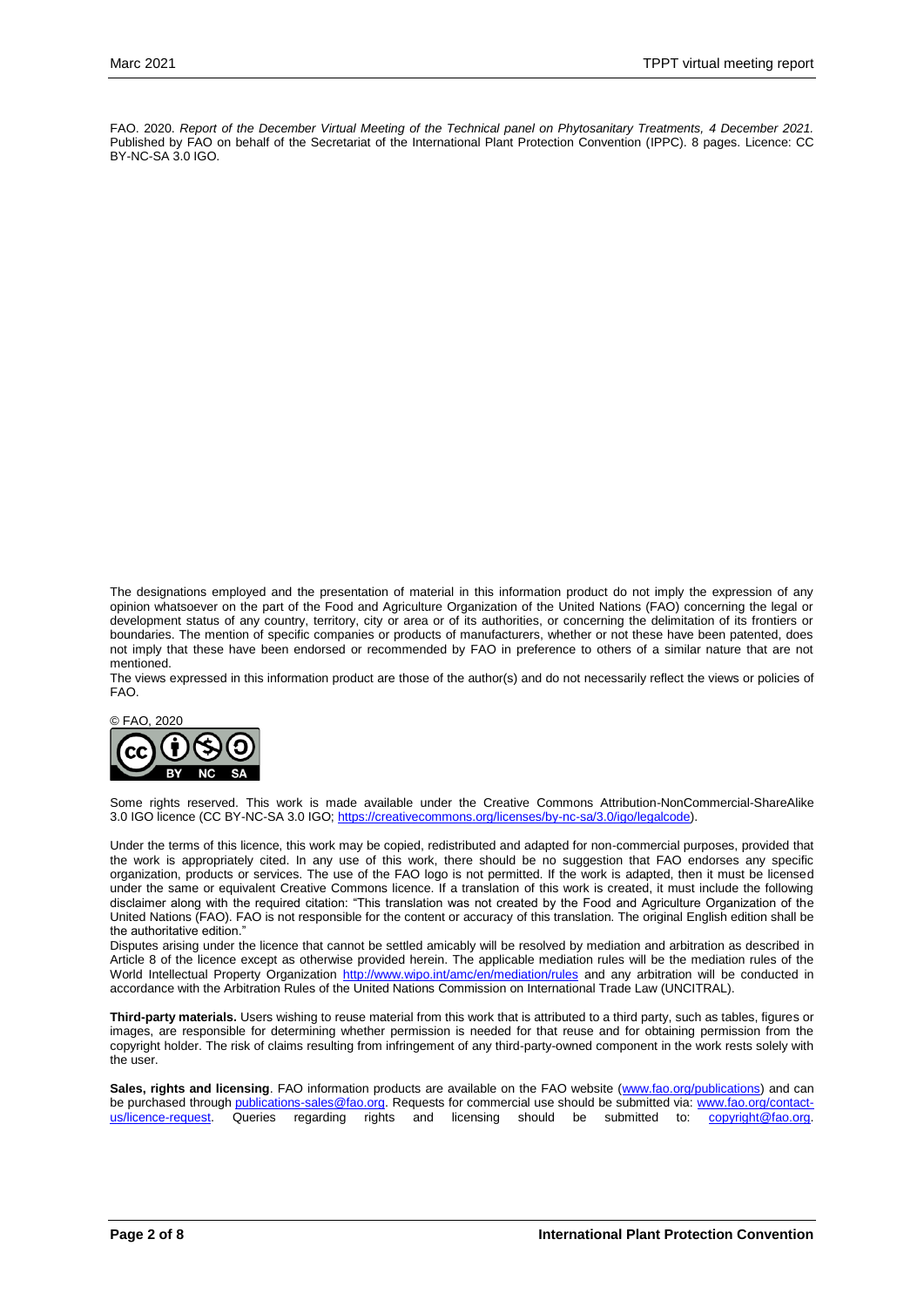# **CONTENTS**

| 1. |                                                                                           |  |  |  |  |
|----|-------------------------------------------------------------------------------------------|--|--|--|--|
|    | 1.1.                                                                                      |  |  |  |  |
|    | 1.2.                                                                                      |  |  |  |  |
| 2. |                                                                                           |  |  |  |  |
|    |                                                                                           |  |  |  |  |
|    | 2.2 Draft PT: Cold treatment for Thaumatotibia leucotreta on Citrus sinensis (2017-029) 5 |  |  |  |  |
|    |                                                                                           |  |  |  |  |
|    |                                                                                           |  |  |  |  |
| 3. |                                                                                           |  |  |  |  |
|    |                                                                                           |  |  |  |  |
| 4. |                                                                                           |  |  |  |  |
|    |                                                                                           |  |  |  |  |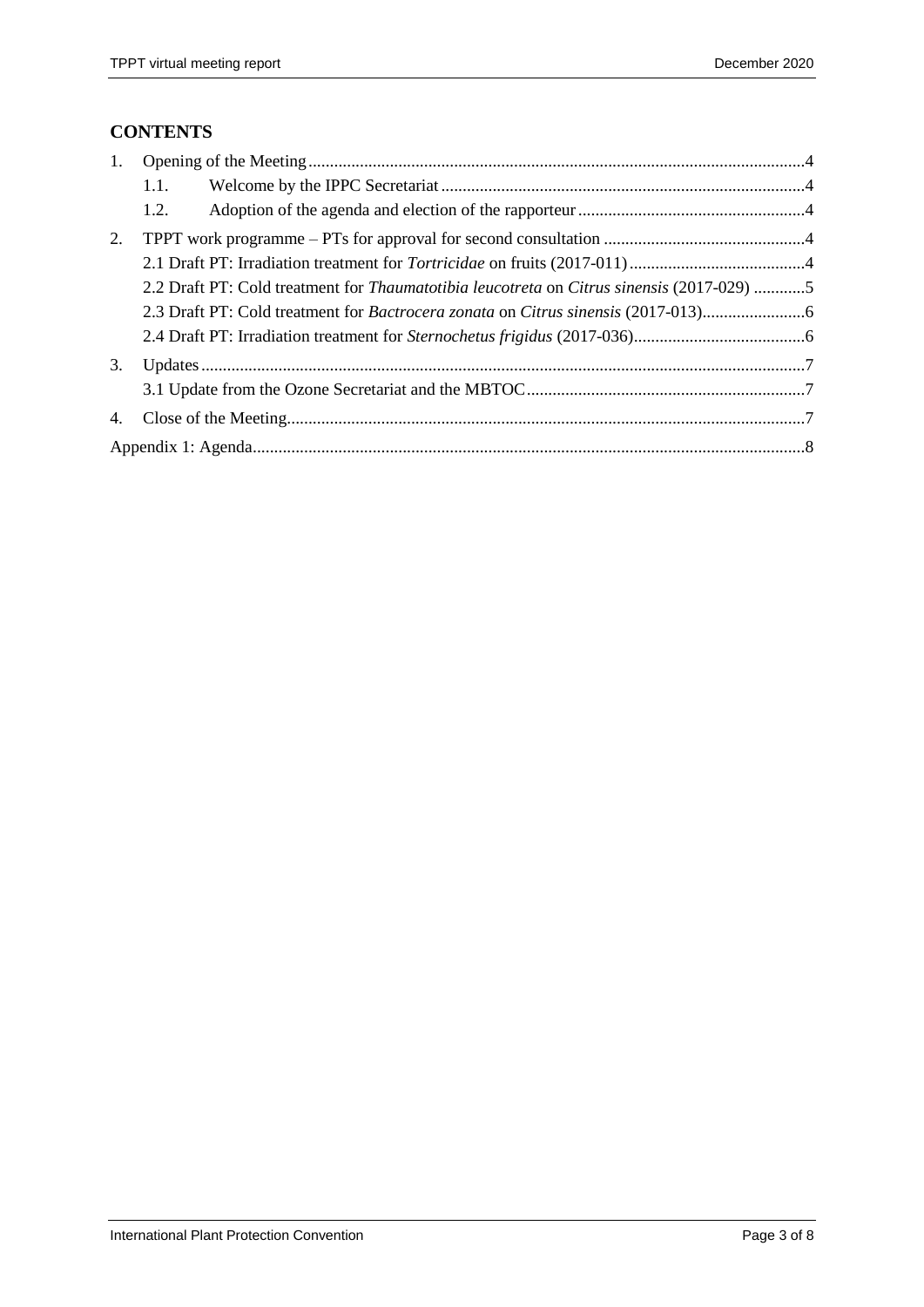# <span id="page-3-0"></span>**1. Opening of the Meeting**

#### <span id="page-3-1"></span>**1.1. Welcome by the IPPC Secretariat**

- *[1]* The International Plant Protection Convention (IPPC) Secretariat (hereafter referred to as "Secretariat") lead for the Technical Panel on Phytosanitary Treatments (TPPT) chaired the meeting and welcomed the following participants:
	- 1. Mr David OPATOWSKI (TPPT Steward)
	- 2. Ms Andrea BEAM (USA)
	- 3. Mr Toshiyuki DOHINO (Japan)
	- 4. Mr Walther ENKERLIN HOEFLICH (IAEA)
	- 5. Mr Peter LEACH (Australia)
	- 6. Mr Scott MYERS (USA)
	- 7. Mr Michael ORMSBY (New Zealand)
	- 8. Mr Matthew SMYTH (Australia)
	- 9. Mr Eduardo WILLINK (Argentina)
	- 10. Ms Janka KISS (IPPC Secretariat, lead)
	- 11. Mr Artur SHAMILOV (IPPC Secretariat, support)
- *[2]* The full list of TPPT members and their contact details can be found on the International Phytosanitary Portal (IPP)<sup>1</sup>.

#### <span id="page-3-2"></span>**1.2. Adoption of the agenda and election of the rapporteur**

- *[3]* The Secretariat introduced the agenda and it was adopted as presented in Appendix 1 to this report.
- *[4]* Mr Eduardo WILLINK was elected as the Rapporteur.

#### <span id="page-3-3"></span>**2.TPPT work programme – PTs for approval for second consultation**

*[5]* The TPPT was addressing comments and revising 4 of the PTs coming from first consultation at this meeting.

#### <span id="page-3-4"></span>**2.1 Draft PT: Irradiation treatment for** *Tortricidae* **on fruits (2017-011)**

- *[6]* Mr Matthew SMYTH, the Treatment Lead introduced the Treatment Lead summary, the responses to the consultation comments, and the draft PT<sup>2</sup>.
- *[7]* In total there were 32 comments. The majority of comments supported the adoption of Draft PT and there were some editorial proposals. There comments requiring the TPPT's discussion are described below:
- *[8]* One comment requested to change the Spanish translation of the footnote from '*consideration*' to '*test*', however it was noted that this is a standard text, and should be consistent with previous PTs. The review of the Technical Panel on the Glossary confirmed this approach.
- *[9]* Another comment suggested that the PT should cite the underlying research to support the proposed dose, however the TPPT agreed that the current wording adequatly addresses this concern and is consistent with previous PTs.
- *[10]* Another comment queried whether the maintenance of modified atmosphere restrictions are still supported. The TPPT noted that the restrictions still apply for all other pest groups, then the Tephritidae.

l

<sup>1</sup>TPPT membership list:<https://www.ippc.int/en/publications/81655/>

<sup>2</sup> 02\_TPPT\_2021\_Mar, 03\_TPPT\_2021\_Mar, 2017-011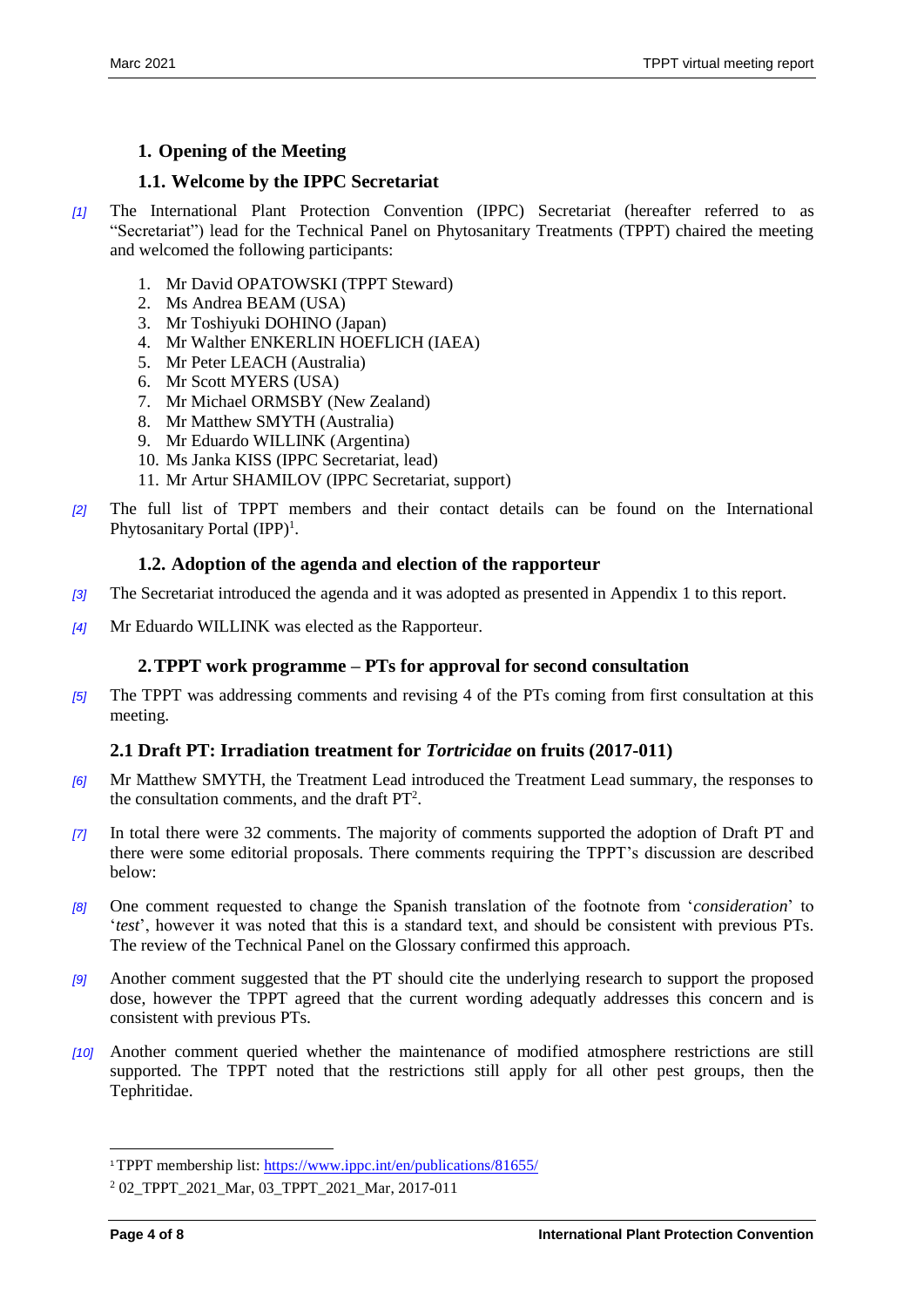- *[11]* One comment sought to revise the standard text on the extrapolation of irradiation to all commodities to discuss instead the extrapolation to the level of family, however the TPPT did not agree, as this section is included in all irradiation PTs and is covering extrapolation to commodities. Extrapolation of the data to all pests in the family is included in the previous paragraphs, where all of the relevant references are cited – an approach that is consistent with previous PTs.
- *[12]* Another comment was concern that all hosts commodities have not been tested at the proposed dose, however the TPPT agreed that the wording is consistent with previous PTs and international consensus.
- *[13]* One country commented on the reference but the comment was not incorporated, as the citing of references is correct (referencing the overview study for species in the family (Hallman *et al*. 2013), and the other reference (Hallman 2004 on *Grapholita molesta*) as the basis for the efficacy calculation.
- *[14]* One commenter sought to revise the wording in regarding the outcome of the treatment (preventing the emergence of normal looking adults) however the TPPT agreed that the text of the PT does describe the outcome that the research supporting this treatment, and so they agreed to leave the text as it was.
- *[15]* Another comment considered more large-scale confirmatory data is required to enable extrapolation to the family Tortricidae. The TPPT agreed that the agreed method of extrapolation (using data for the most resistant species of the group) can be applied, in particular noting the detailed review work by Hallman *et al.* (2013).
- *[16]* The TPPT

 $\overline{a}$ 

- (1) *approved* the responses to consultation comments as the TPPT responses
- (2) *recommended* to the SC to approve the Draft PT: Irradiation treatment for *Tortricidae* on fruits (2017-011) for second consultation.

#### <span id="page-4-0"></span>**2.2 Draft PT: Cold treatment for** *Thaumatotibia leucotreta* **on** *Citrus sinensis* **(2017-029)**

- *[17]* Mr Peter LEACH, the Treatment Lead introduced the Treatment Lead summary, the responses to the consultation comments, and the draft PT<sup>3</sup>.
- *[18]* In total there were 34 comments. Eighteen of the 34 comments endorsed the draft unreservedly and were noted. Two comments referred to using acronyms correctly and were incorporated into the document. Eight comments referred to reordering the treatment schedule to include the lowest temperature first (as per PT 24). These comments were accepted and incorporated into the document. Six comments were considered but not incorporated into the document.
- *[19]* Two comments sought the inclusion of the term "fruit" beside the commodity species name, and the TPPT agreed that this was not the consistent way to refer to the target commodity.
- *[20]* Two comments requested the use of "fruit core" temperature or "internal" temperature when referring to monitoring of consignments. The TPPT considered that ISPM 42 is referenced in the Treatment schedule of this PT and does cover issues such as monitoring core temperature. Additionally, there was a request to include directions on what to do if the treatment schedule is not met. The TPPT felt that the issue of corrective actions required if the fruit temperature exceeds the stated level should be addressed at bilateral negotiations between National Plant Protection Organizations.
- *[21]* One comment questioned the efficacy of the treatment based on unpublished information from monitoring of commercial consignments. Based on the unpublished information they considered that the cold treatment should be part of a systems approach. The TPPT noted that the draft PT lists two treatment schedules based on published information provided by the submitter. The decision to use

<sup>3</sup> 04\_TPPT\_2021\_Mar, 05\_TPPT\_2021\_Mar, 2017-029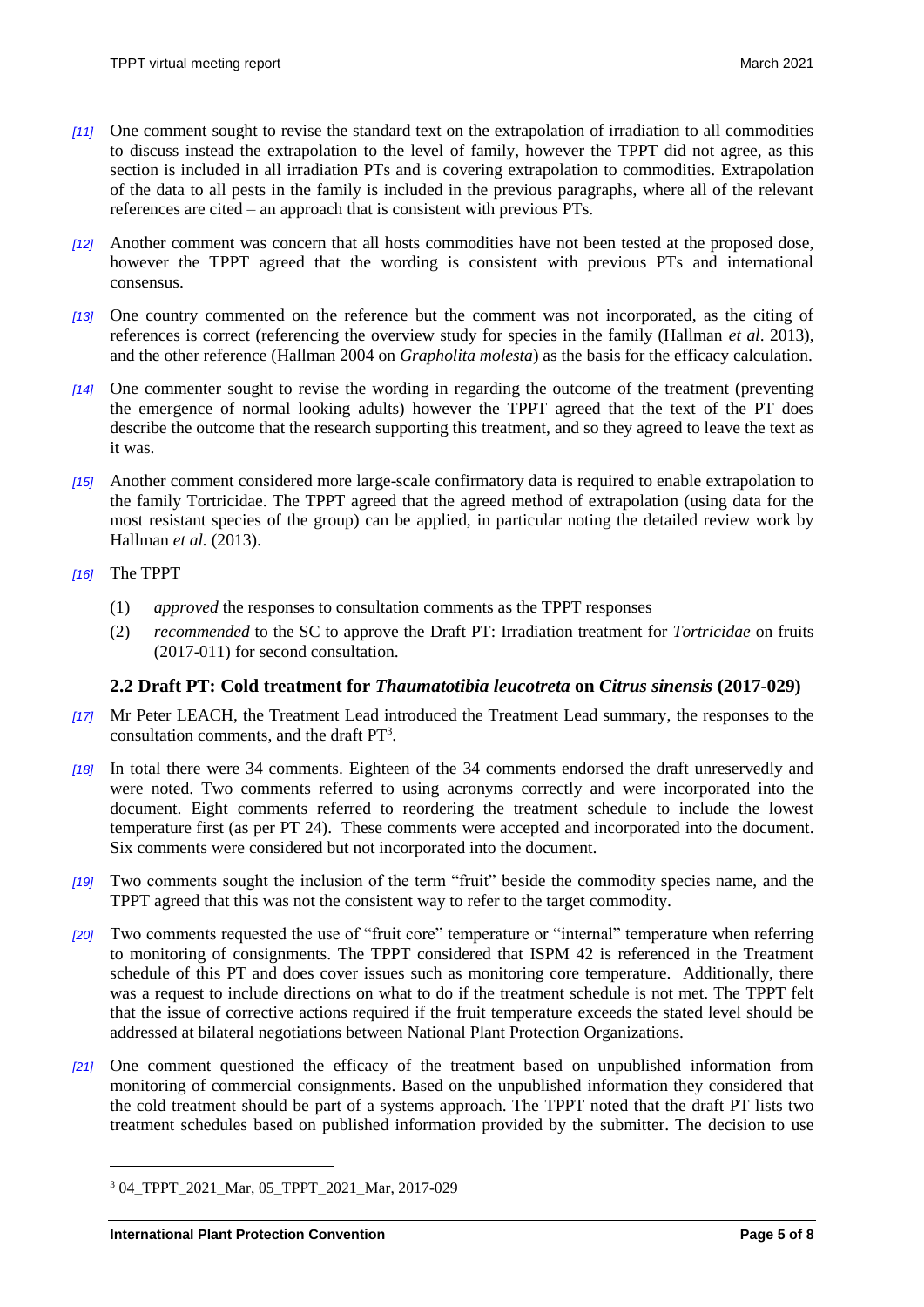this treatment schedule as a standalone treatment or as part of a systems approach is a decision for National Plant Protection Organizations involved in bilateral negotiations.

- *[22]* One comment questioned the validity of using artificial diet rather than fruit. The TPPT agreed that the data provided does show that at LD50 larvae are significantly harder to kill. However the TPPT agreed that the use of LD50 is no longer recommend as the area of interest is in the upper range of efficacy. It is not unusual to find that regression lines cross, so that a stage which is less tolerant than another at LD50 is more tolerant at the LD99 or higher (dose response lines are not parallel). This is exactly the case presented by Moore *et al*. (2016) for new and historical data sets. As such the evaluation that is most important in this data set is the LD99.9 estimate. While the LD99.9 estimate in fruit is arithmetically higher it is not significantly different from the estimate in diet based on overlap of the fiducial limits. Additionally, this finding is supported by research from Myburgh (1965) that found no significant difference between larval tolerance on fruit or diet.
- *[23]* The TPPT agreed to request further clarification form the author of the paper referenced above on the calculation method and the original data used to address further concerns (submitted directly to the TPPT after the consultation). The TPPT decided to put this treatment on hold until this question is clarified.

#### <span id="page-5-0"></span>**2.3 Draft PT: Cold treatment for** *Bactrocera zonata* **on** *Citrus sinensis* **(2017-013)**

- *[24]* Mr Toshiyuki DOHINO, the Treatment Lead introduced the Treatment Lead summary, the responses to the consultation comments, and the draft  $PT<sup>4</sup>$ .
- *[25]* A total of 34 comments were submitted from the member countries in the first consultation on July-September 2020. 14 substantive, 10 technical and 10 editorial comments were submitted.
- *[26]* The TPPT addressed following comments in detail at the meeting.
- *[27]* One comment suggested to specify further the place and interval of the temperature measurements, the temperature recording interval, and what to do if the temperature exceeds the stated level. The TPPT considered that ISPM 42 is referenced in the Treatment schedule of this PT and the TPPT felt that the issue of corrective actions required if the fruit temperature exceeds the stated level should be addressed at bilateral negotiations between National Plant Protection Organizations. It was also noted that the core temperature could be included in this case as the research supporting the treatment indicates the place to measure the temperature.
- *[28]* One comment suggested to include the cultivars which were used for the development of treatment schedule as reference information. The TPPT agreed to include the orange cultivars used in Hallman *et al.* (2013a) and revised the draft PT.
- *[29]* The TPPT
	- (3) *approved* the responses to consultation comments as the TPPT responses
	- (4) *recommended* to the SC to approve the Draft PT: Cold treatment for *Bactrocera zonata* on *Citrus sinensis* (2017-013) for second consultation.

# <span id="page-5-1"></span>**2.4 Draft PT: Irradiation treatment for** *Sternochetus frigidus* **(2017-036)**

*[30]* Mr Walther ENKERLIN, the Treatment Lead introduced the Treatment Lead summary, the responses to the consultation comments, and the draft PT<sup>5</sup>.

l

<sup>4</sup> 06\_TPPT\_2021\_Mar, 07\_TPPT\_2021\_Mar, 2017-013

<sup>5</sup> 08\_TPPT\_2021\_Mar, 09\_TPPT\_2021\_Mar, 2017-036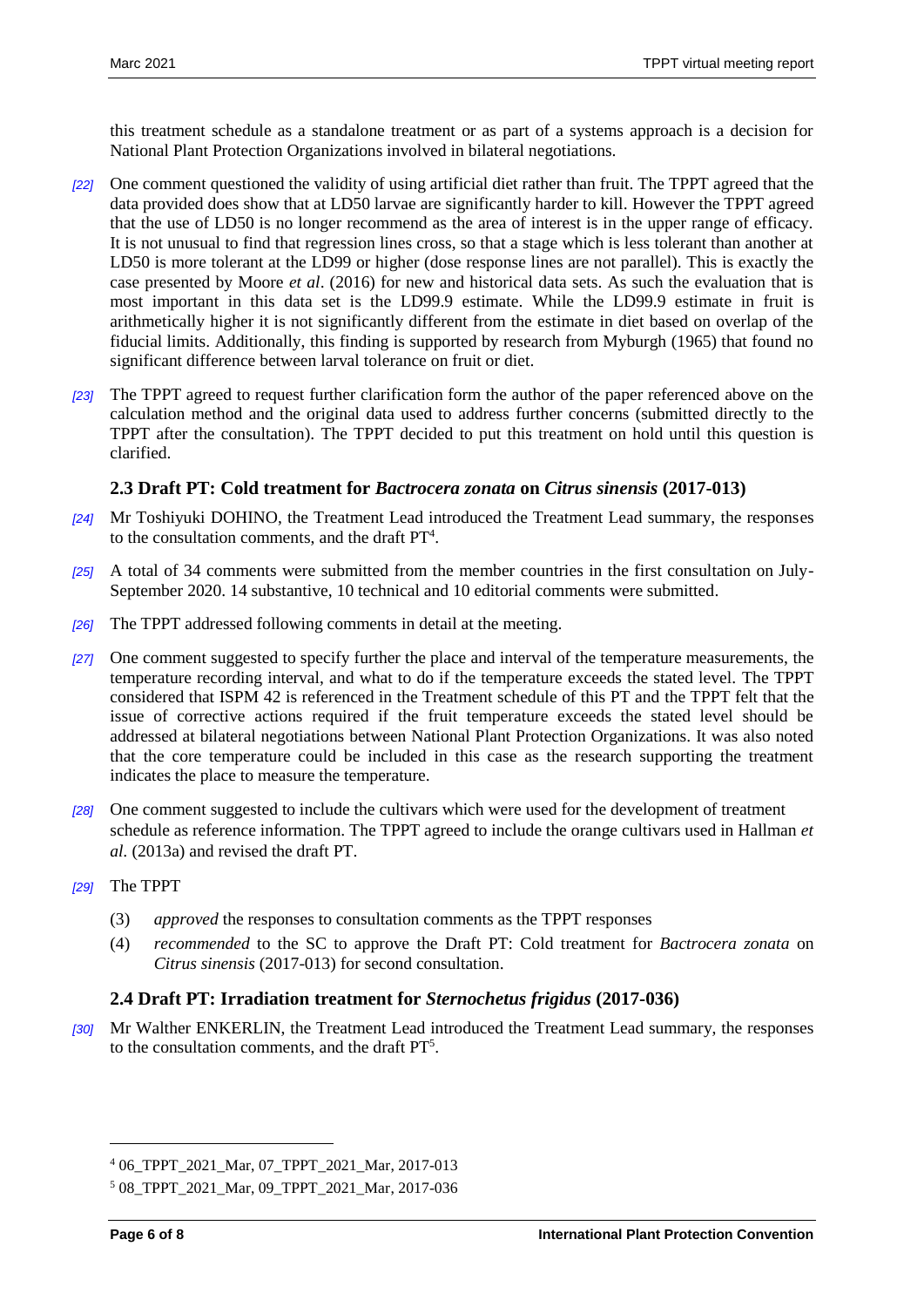- *[31]* Most of the countries were supportive of the proposed irradiation treatment schedule for *Sternochetus frigidus* on mango. The treatment schedule is based on research published by Obra *et al.* 2014 in the Journal of Economic Entomology.
- *[32]* One comment suggested that less then probit 9 level of efficacy was not acceptable, however the TPPT agreed that it is not necessary to achieve "probit 9" level efficacy in treatments.
- *[33]* One comment suggested to include that the treatment is targeted to "young aged adults" and it was explained that only sexually immature females are found inside the fruit, where they pose quarantine concern. The TPPT noted the comment and agreed to provide more explanation in the response of the comment on the biology of the pest, but decided not to change the text as it clearly says in the scope that it prevents oviposition of any females emerging from the fruit, and that this would address the comment.
- *[34]* It was also noted that the efficacy was recalculated from figures other than the ones in the supporting publication, that were later provided by the submitter and the calculation is attached to the TPPT report of 2020-03<sup>6</sup>.
- *[35]* The TPPT

l

- (5) *approved* the responses to consultation comments as the TPPT responses
- (6) *recommended* to the SC to approve the Draft PT: Irradiation treatment for *Sternochetus frigidus* (2017-036) for second consultation.

#### <span id="page-6-0"></span>**3.Updates**

*[36]* The Secretariat incited the TPPT to follow the CPM via webcast taking advantage of the virtual mode this year. The TPPT was informed of the progress with the ISPM 15 guide development.

#### <span id="page-6-1"></span>**3.1 Update from the Ozone Secretariat and the MBTOC**

[37] The Secretariat informed the TPPT of the paper submitted by the Ozone Secretariat to the CPM<sup>7</sup> and that they are still seeking members for the MBTOC.

#### <span id="page-6-2"></span>**4.Close of the Meeting**

*[38]* The Secretariat thanked the TPPT members for their participation and closed the meeting.

<sup>6</sup> TPPT Virtual Meeting report 2020-03:<https://www.ippc.int/en/publications/88441/>

<sup>7</sup> CPM 2021/INF/08:<https://www.ippc.int/en/cpm-sessions/cpm-15/>